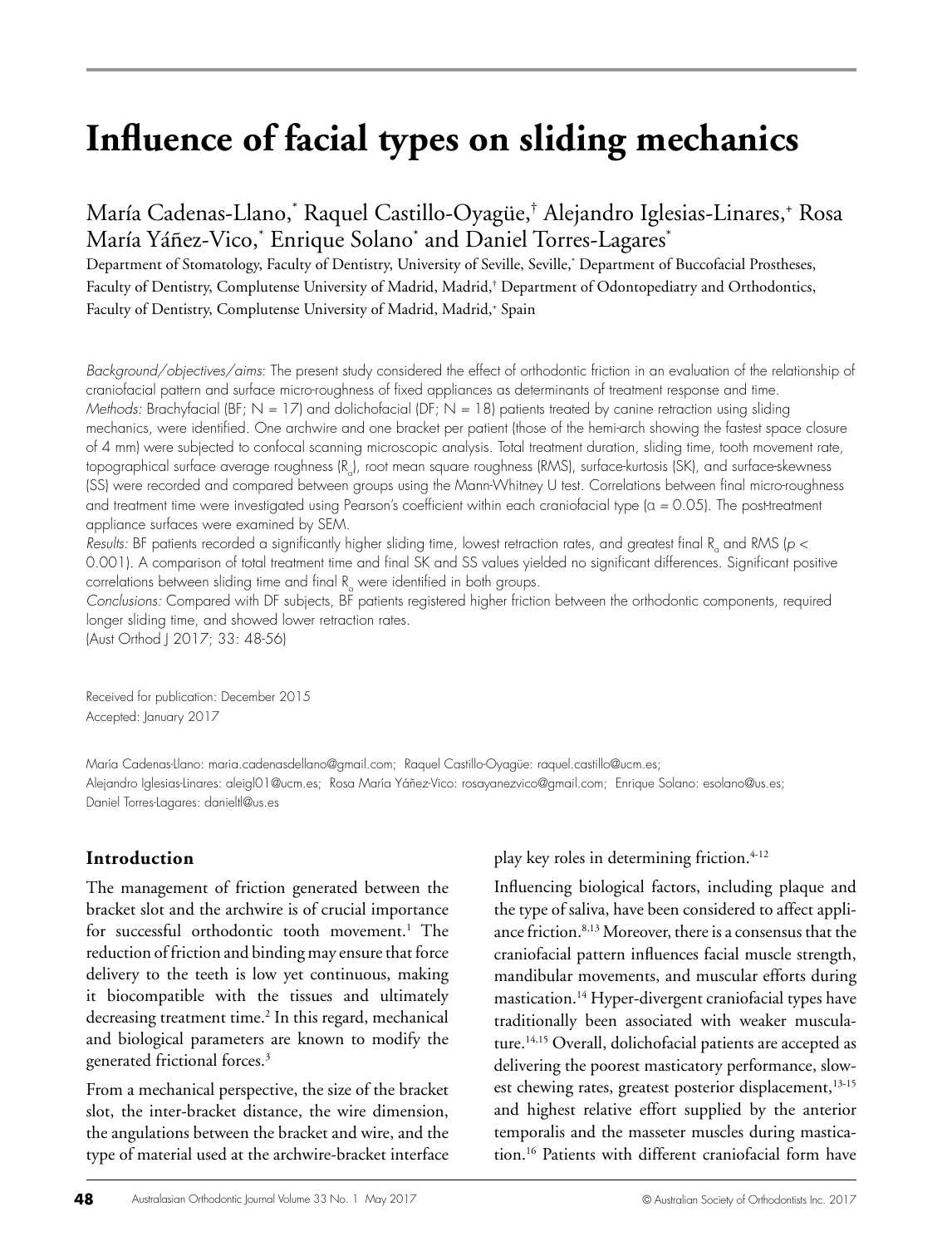also demonstrated substantial differences in the speed of sliding movements during the retraction of anterior teeth when identical mechanics and materials have been used.2

Well-controlled clinical studies and more standardised animal experiments are required to provide greater insight into the linked relations between: (1) the craniofacial type (translated into different applied forces) and the final micro-roughness of the sliding surfaces of archwires and brackets; and (2) surface roughness values compared with the duration and speed of tooth movement. Therefore, the present study aimed to evaluate the influence of craniofacial pattern on the final surface micro-roughness of orthodontic fixed appliances and, in turn, on the total and sliding treatment times.

The null hypotheses tested were that: (a) the craniofacial pattern does not induce changes in the surface micro-roughness of orthodontic fixed appliances (archwires and brackets) during canine sliding, (b) the craniofacial pattern does not induce changes in the total and sliding treatment times, (c) no correlation exists between the final surface micro-roughness of orthodontic fixed appliances and the total and sliding treatment times, and that (d) the rate of space closure does not depend on the craniofacial type.

# **Materials and methods**

## *Study protocol and sampling procedure*

This project was conducted in accordance with the Declaration of Helsinki and Spanish Law 14/2007 for Biomedical Research.<sup>17</sup> The approval of the Ethics Committee of the University of Seville (US, Spain) was obtained after the ethical board of the University completed an independent review of the study protocol. Each subject provided written consent prior to their participation, their anonymity was preserved, and their rights were protected at all times.

Subjects seeking orthodontic treatment were recruited from the Dental Clinic of the University of Seville following a consecutive sampling procedure from December 2012 to February 2015. Individuals were invited to participate in this observational cohort study when they first attended the clinic. The exclusion criteria were subjects who presented with a mesofacial pattern, cognitive impairment, consumption of any drug that could affect bone metabolism, motility disorders, and serious illness.

Brachyfacial and dolichofacial Caucasian males and females aged 12 to 35 years were included in the study to assess the influence of clearly opposite craniofacial types that were out of the standard norm.

An *a priori* power estimation made by an expert statistician from data obtained from a pilot study provided information on the ideal sample size required to achieve statistical significance in the main investigation ( $\alpha = 0.05$ ,  $\beta = 0.2$ ).

Angular and linear measurements were obtained from lateral radiographs of the subjects participating in the main study, which were then used to define the facial types. The measurements included were Mandibular Plane Angle (MPA), Gonial Angle (GA), and Anterior to Posterior total Facial Height ratio (A/ PFH).<sup>15</sup> Although hundreds of subjects were screened, the final sample comprised 35 patients, who met the following cephalometric criteria based on Caucasian norms:15

- Group 1*:* Brachyfacial patients (BF; N = 17): MPA < 27º, GA < 123.0º, and A/PFH < 62.0 mm.
- Group 2*:* Dolichofacial patients (DF; N = 18): MPA >  $37^{\circ}$ , GA >  $137.0^{\circ}$ , and A/PFH > 65.0 mm.

The sample size matched the statistical appraisal, and showed acceptable balance between BF and DF groups. Moreover, homogeneous gender and age distributions were established in both groups to match potential confounding variables.

# *Orthodontic procedure*

A straight wire appliance using a 0.018" slot was placed in all of the subjects. Bilateral sliding mechanics were applied to close first premolar extraction spaces through the individual retraction of the upper left and right canines. Sliding was carried out using elastic power chain traction on an  $0.016 \times 0.022$ " stainless steel archwire with metal maxillary canine brackets, prescribed with 0º of torque, 10º of inclination, and 0º of rotation (CEOSA DM, Madrid, Spain). A biweekly re-activation by replacing the elastics was performed in both groups.

The variable of interest was 'the effect of the bracket and archwire surfaces on sliding mechanics'.

Upon insertion of the stainless steel archwire (just before the activation of the power chains and the extraction of the premolars), a distal mark was made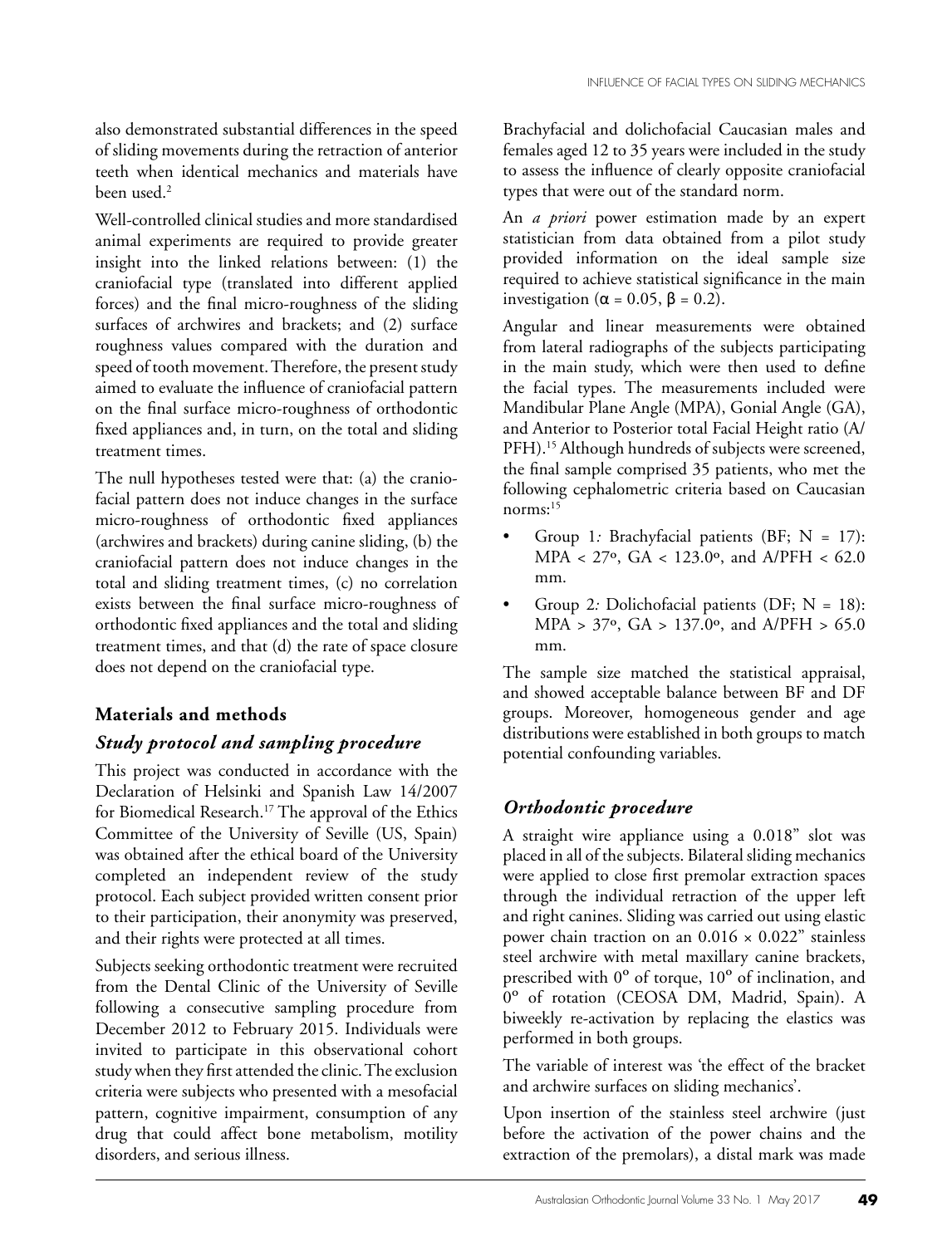co-incident with the brackets of the right and left canines. Two additional marks were placed 4 mm distally to the first marks on the archwire of both hemi-arches. Only one archwire and one bracket from each subject were selected for analysis and specifically were those from the side which achieved the fastest space closure. The sliding time was recorded from the beginning of tooth movement until each upper canine attained its desired position. Both groups received the same activation frequency and an identical sliding distance of 4 mm was considered to complete space closure prior to the microscopic and clinical assessments. The rate of tooth movement was obtained from the quotient determined by the sliding distance divided by the time taken (in mm/week, as the revisions were performed weekly).

Once canine movement had been completed, the archwires and canine brackets were carefully removed for microscopic analysis. All brackets were retrieved in a standard fashion: (1) the archwires were handled from a region other than that to be analysed; (2) the same debonding plier was used in both groups by detaching the brackets from their bases without interfering with the slots and wings; and (3) all specimens were collected and isolated in plastic tubes.

## *Confocal laser microscopy analysis*

A non-random and non-biased selection was accomplished in both BF and DF groups. Therefore, the orthodontic appliances of the hemi-arch that showed the fastest canine movement were chosen from each patient to maintain consistency. Before being scanned under confocal laser microscopy (TCS SP2, Leica, Germany), the samples (archwires and brackets) were ultrasonically cleaned in 96% ethanol for two minutes, gently air dried, and individually mounted on metal stubs. A reflection image of the surface was obtained using an Argon/Argon, Krypton (Ar/Ar Kr) laser (Emission: 488 nm blue, 543 nm green, 633 nm orange), with the aperture set at 0.3 (×10/0.3 numeric aperture: NA). The recommended scanning resolution was  $512 \times 512$  pixels due to the dimensions and characteristics of the specimens. The stage was displaced 160 µm in the z-direction from the first to the last detectable light reflex, and a z-series of 20 optical sections was generated from each sample to obtain precise and accurate average measurements. In total, 35 archwires and 35 brackets were analysed (one for each patient), so that 700 sections from archwires

and 700 sections from brackets were assessed before and after canine sliding.

## *Surface micro-roughness evaluation*

The surface micro-roughness was measured on the optical sections using specific scanning software (LAS-AF-Lite 2.6.0, Leica, Vienna, Austria).

The following roughness parameters were recorded at each of the 10 regions of interest for each selected archwire and bracket: (1) surface average roughness  $(R_a; \mu m)$ : the arithmetic average of profile ordinates within the measured section; (2) average root mean square roughness (RMS; µm): the root mean square value of profile ordinates within the measured section; (3) surface kurtosis (SK): the feature of height distribution through the minor peak of the profile; and (4) surface skewness (SS): the measure of the asymmetry of surface deviations about the mean plane to indicate the peaks or pits on a surface. The R<sub>a</sub>, RMS, SK, and SS parameters of each sample were assessed before starting the study (initial surface roughness values) and after canine sliding (final surface roughness values) by the same operator on equidistant points per image to reduce bias.

## *Scanning electron microscopy (SEM) observation*

Five archwires and five brackets from each study group were randomly chosen and observed under scanning electron microscopy (JSM-6460LV, Jeol, Tokyo, Japan) with the aim of developing a qualitative complementary analysis that may illustrate the objective-quantitative data recorded. Therefore, 30% of the specimens from each group were examined under SEM by focusing on specific areas at different magnifications (from  $\times 50$  to  $\times 500$ ). The SEM provided a three-dimensional (3D) (x/y/z) resolution of 4 nm at an accelerating voltage of 20 kV and a working distance (WD on the z-axis) of 39 mm. Precise scanning software (INCA Energy, Oxford, UK) was used to examine the morphology of the tested surfaces.

# *Statistical analysis*

Descriptive statistics including means and standard deviations (SD) were calculated for each variable, orthodontic appliance, and craniofacial pattern. The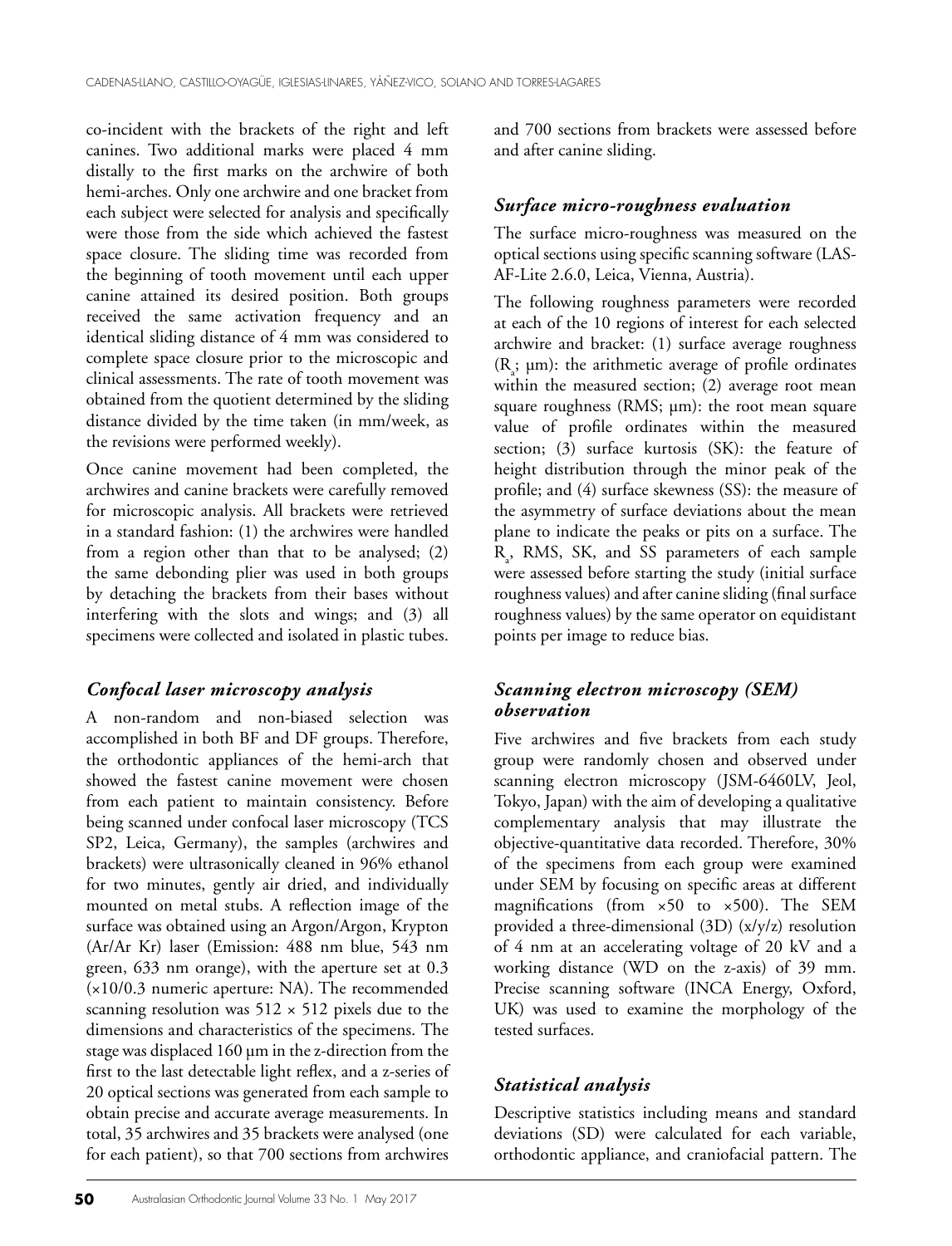intra-examiner reliability was investigated by using the Kappa test.

Given that males and females have different muscle tones, a chi-squared test was applied to compare the gender distributions in both groups. The same statistical probe was applied to compare the distributions of Angle dental and skeletal classes between BF and DF subjects.

Because the Kolmogorov-Smirnov test did not assume a normal distribution of the outcome variables, the Mann-Whitney U test was applied to compare the total treatment durations, sliding times, rates of tooth movement (or space closure), and final surface roughness values between the groups.

The Pearson coefficient was calculated to evaluate the correlation between the final surface micro-roughness and the total and sliding treatment times depending on the craniofacial type.

All data analyses were made with the SPSS/PC+ v. 17.0 statistical package software (SPSS, Inc., IL, US), setting the cut-off level for the statistical significance at  $\alpha = 0.05$ .

#### **Results**

The relevant statistical results are displayed in Tables I–III. The Kappa statistic showed perfect intraexaminer reliability  $(k = 1)$  for all of the assessments performed. The study sample  $(N = 35)$  comprised 17 BF and 18 DF patients, with a mean age of  $24.64 \pm$ 8.29 and  $20.27 \pm 7.1$  years, respectively. A balanced gender distribution was confirmed in both groups (*p* = 0.615). Most participants had an Angle Class II relationship regardless of their craniofacial type (*p* = 0.903). The dental and skeletal classes coincided in all cases. The maxillary first premolars of all patients were extracted as part of orthodontic treatment (Table I).

#### *Time evaluation*

The mean and standard deviation (SD) values of total treatment time and canine sliding time for each group are detailed in Table I. The average total treatment time for the entire sample was  $28.55 \pm 3.09$  months, with no significant between-group differences (*p* = 0.935). The average sliding time was  $21.48 \pm 4.88$ weeks. The duration of the distal canine movement produced significant differences depending on the craniofacial pattern and was shown to be higher in BF patients (*p* = 0.0001) (Table I).

## *Retraction rate evaluation*

Since the sliding distance was constant in all cases (4 mm), the speed of space closure was defined as the inverse of sliding time. DF patients recorded the highest rates of tooth movement (retraction rates) (*p* = 0.0001). Table I presents the rate values of each study group.

## *Surface micro-roughness evaluation*

The initial surface roughness was similar between the fixed appliances (Table II). These measures were taken to exclude any defective materials (derived from fabrication or standardisation) which could have led to a misinterpretation of the final surface roughness values.

Significantly lower  $R_{a}$  values were detected in the DF group for the archwires and brackets after 4 mm of sliding mechanics ( $p < 0.001$ ). The RMS values recorded in the BF group for the archwires and brackets were significantly higher than those of the DF group ( $p < 0.001$ ). Neither the SK nor the SS values resulted in significant differences between BF and DF subjects  $(p < 0.05)$  (Table II).

## *Association between micro-roughness and treatment time*

The Pearson coefficient showed a significant correlation between the time taken to move the canines by sliding mechanics and the final  $R_{a}$  values of the orthodontic fixed appliances in both groups (*p* < 0.001 for BF patients, and  $p < 0.05$  for their DF counterparts). The greater the final surface micro-roughness (registered in BF patients), the longer the time for canine movement. However, no significant correlation between the final  $R_{a}$  values and the total treatment time was observed in any group (Table III).

## *SEM analysis*

Representative SEM images of the tested groups after sliding are provided in Figures 1 and 2. The archwires utilised in BF patients showed a rougher surface topography (Figure 1A). Conversely, the appliances in the DF group exhibited relatively flat surfaces with micropores (Figure 1B).

The bracket slot surfaces were assessed at the same site, which was confined to a squared area outlined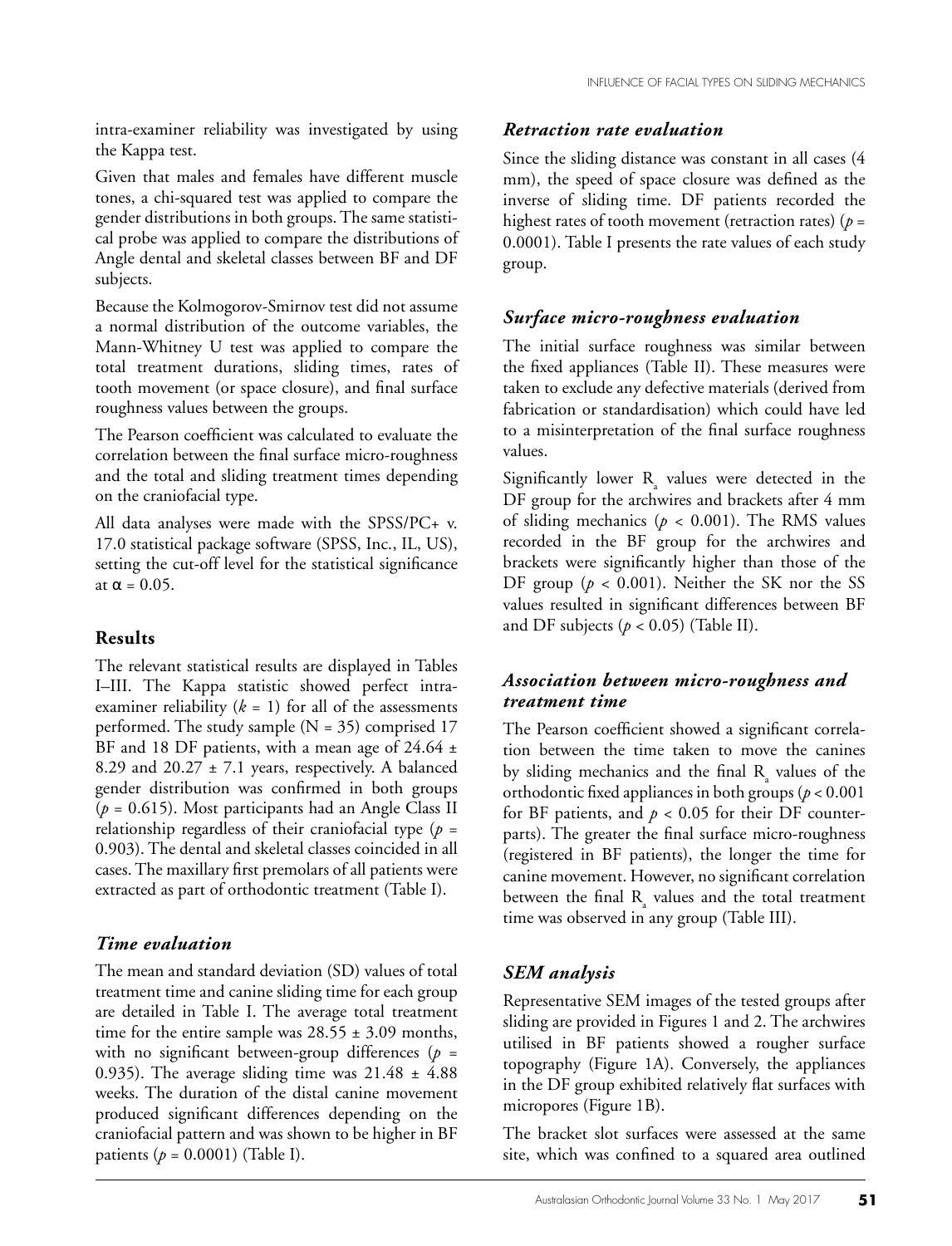|                                          | Craniofacial type                |                            |         |  |
|------------------------------------------|----------------------------------|----------------------------|---------|--|
| Clinical parameters<br>(Mean $\pm$ SD)   | Brachyfacial ( $N = 17$ )        | Dolichofacial ( $N = 18$ ) | p value |  |
| Mean age [y] <sup>1</sup>                | $24.64 \pm 8.29$                 | $20.27 \pm 7.1$            | 0.231   |  |
| Total treatment time $\lceil m \rceil^2$ | $28.59 \pm 3.76$                 | $28.51 \pm 2.4$            | 0.935   |  |
| Sliding time $[w]$ <sup>3</sup>          | **25.35 ± 3.70 $\leftrightarrow$ | **17.83 ± 2.35             | 0.0001  |  |
| Rate of tooth movement [mm/w]            | $0.17 \pm 0.002$                 | $0.23 \pm 0.03$            | 0.0001  |  |
| Gender [N (%)]                           |                                  |                            | 0.615   |  |
| Female                                   | 9(52.9%)                         | $9(50\%)$                  |         |  |
| Male                                     | 8(47.1%)                         | $9(50\%)$                  |         |  |
| Angle classification [N (%)]             |                                  |                            | 0.903   |  |
| Class I                                  | 6(35.3%)                         | 6(33.3%)                   |         |  |
| Class II                                 | 11 (64.7%)                       | 12 (66.7%)                 |         |  |
| Class III                                |                                  |                            |         |  |
| Pretreatment [N (%)]                     |                                  |                            |         |  |
| Extraction                               | 17 (100%)                        | 18 (100%)                  |         |  |
| No extraction                            |                                  |                            |         |  |

Table I. Clinical parameters of the study patients.

 $[y]$ : years.  $[2m]$ : months.  $[3w]$ : weeks.

Test used: Man-Whitney U test; \*: *p* < 0.05; \*\*: *p* < 0.001.

Table II. Surface roughness values of the orthodontic fixed appliances after canine sliding depending on the craniofacial type of the patients.

|                                                                                                        |                 | Craniofacial type<br>$Mean \pm SD$                                 |                      |  |
|--------------------------------------------------------------------------------------------------------|-----------------|--------------------------------------------------------------------|----------------------|--|
| Samples analysed<br>Archwires $[N = 17  G1] + 18  G2  = 35$<br>Brackets $[N = 17 (G1) + 18 (G2) = 35]$ |                 | G1: Brachyfacial (BF; $N = 17$ ) G2: Dolichofacial (DF; $N = 18$ ) |                      |  |
| $R_{\alpha}$                                                                                           | Archwires       | **360.75 ± 137.698 $\leftrightarrow$                               | $*219.10 \pm 78.344$ |  |
|                                                                                                        | <b>Brackets</b> | **655.16 ± 119.8 $\leftrightarrow$                                 | $*$ *273.24 ± 35.79  |  |
| RMS <sup>2</sup>                                                                                       | Archwires       | **315.52 ± 156.33 $\leftrightarrow$                                | $*231.95 \pm 121.82$ |  |
|                                                                                                        | <b>Brackets</b> | **665.39 + 237.22 $\leftrightarrow$                                | **275.44 ± 109.78    |  |
| SK <sup>3</sup>                                                                                        | Archwires       | $-0.837 + 1.063$                                                   | $2.136 \pm 1.038$    |  |
|                                                                                                        | <b>Brackets</b> | $0.448 \pm 1.063$                                                  | $-1.259 + 1.038$     |  |
| SS <sup>4</sup>                                                                                        | Archwires       | $0.443 \pm 0.55$                                                   | $1.619 \pm 0.53$     |  |
|                                                                                                        | <b>Brackets</b> | $-0.31 \pm 0.55$                                                   | $-0.43 \pm 0.536$    |  |

<sup>1</sup>R<sub>a</sub>: surface average roughness. <sup>2</sup>RMS: root mean square roughness. <sup>3</sup>SK: surface kurtosis. 4SS: surface skewness. SD: standard deviation. Test used: Mann-Whitney U test; \*: *p* < 0.05; \*\*: *p* < 0.001.

|  |  |  |  | Table III. Correlations amona surface roughness values and treatment times depending on the craniofacial type of the patients. |
|--|--|--|--|--------------------------------------------------------------------------------------------------------------------------------|
|--|--|--|--|--------------------------------------------------------------------------------------------------------------------------------|

|                 | Craniofacial type         |           |                 |                            |                      |                 |
|-----------------|---------------------------|-----------|-----------------|----------------------------|----------------------|-----------------|
|                 | Brachyfacial ( $N = 17$ ) |           |                 | Dolichofacial ( $N = 18$ ) |                      |                 |
|                 | TT <sup>4</sup>           | FR1       | IR <sup>2</sup> | TT4                        | FRI                  | IR <sup>2</sup> |
| FR'             | 0.496                     |           |                 | $-0.398$                   |                      |                 |
| IR <sup>2</sup> | $-0.021$                  | $0.503*$  |                 | 0.153                      | $0.523*$             |                 |
| ST <sup>3</sup> | 0.567*                    | $0.688**$ | 0.168           | $-0.206$                   | $0.472$ <sup>*</sup> | $-0.153$        |

1FR: final surface microroughness. 2IR: initial surface microroughness. 3ST: sliding time. 4TT: total treatment time. Test used: Pearson correlation coefficient; \*: *p* < 0.05; \*\*: *p* < 0.001.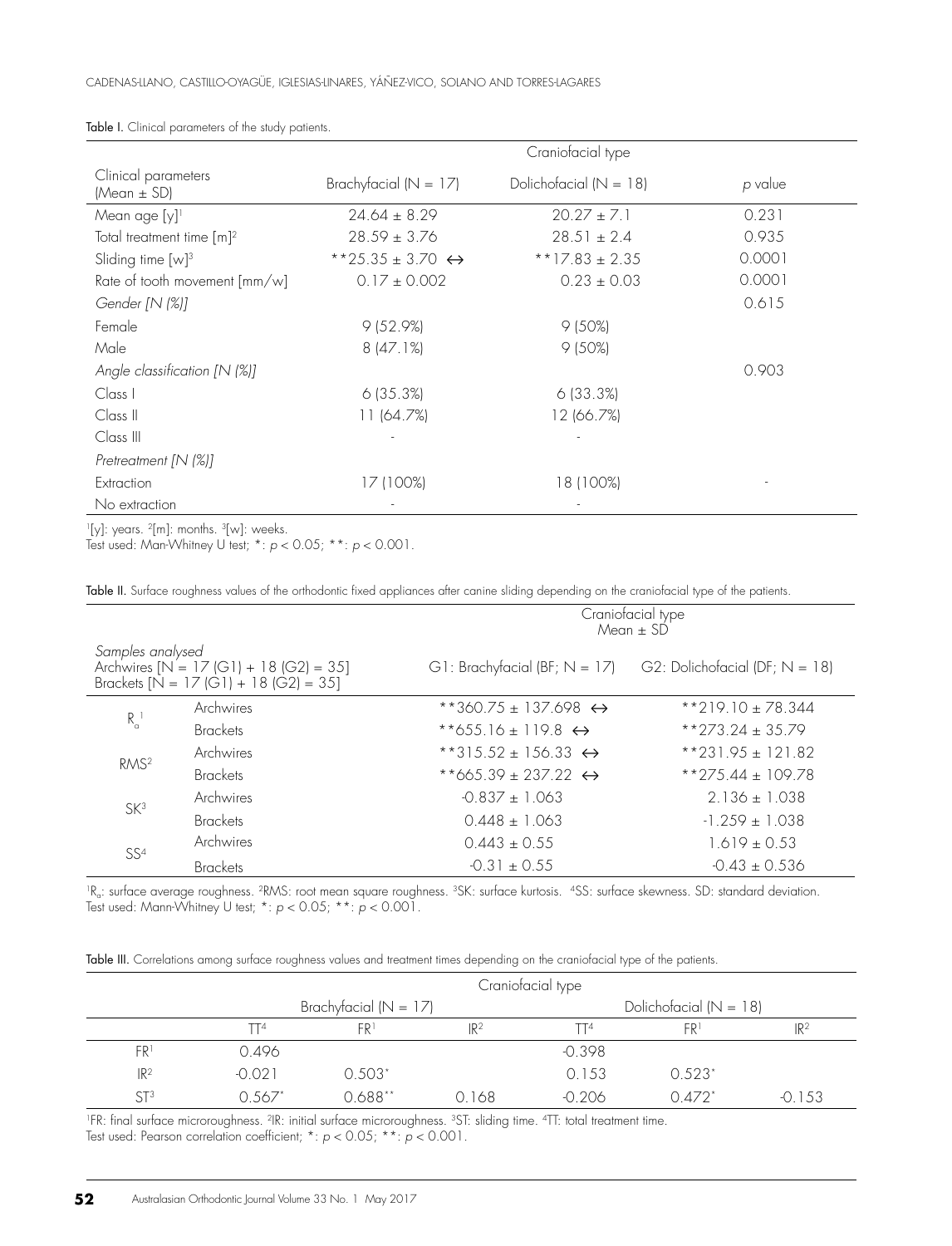in red (Figure 2A) before setting the final microscope magnification. A jagged surface containing edgeshaped micro-irregularities was observed in the BF group (Figure 2B). The brackets of DF patients showed the smoothest surfaces, with a few, scattered porosities (Figure 2C).

#### **Discussion**

The present study evaluated the influence of BF and DF types on the surface micro-roughness of orthodontic fixed appliances after canine sliding and, consequently, on the total and sliding treatment times. The first and fourth null hypotheses were rejected because (a) the craniofacial pattern significantly affected the final surface micro-roughness of the archwires and brackets (assessed by  $R_{a}$  and RMS values); and (d) the rate of space closure depended on the craniofacial type. The second and third null hypotheses were partially rejected since (b) the craniofacial pattern was related to changes in canine



Figure 1. Representative topographic SEM images of archwires' surfaces after canine sliding. 1A. Stainless steel archwire of a BF patient (×50 *µ*m).

1B. Stainless steel archwire of a DF patient (×50 *µ*m).

sliding time but not in total treatment time; and (c) significant correlations between sliding time and final surface micro-roughness of the orthodontic appliances were identified between BF and DF patients. The total treatment time, however, yielded no significant correlations with the final surface roughness of archwires and brackets in any group (Tables I–III).



Figure 2. Representative topographic SEM micrographs of brackets' surfaces after canine sliding.

2A. External view of a bracket after being removed from a maxillary canine. The evaluation was performed in the square area outlined in red (×500 *µ*m). The same position was examined in all samples. 2B. Distal wing of the upper left canine bracket of a BF subject (×50 *µ*m). 2C. Mesial wing of the upper right canine bracket of a DF patient (×50 *µ*m).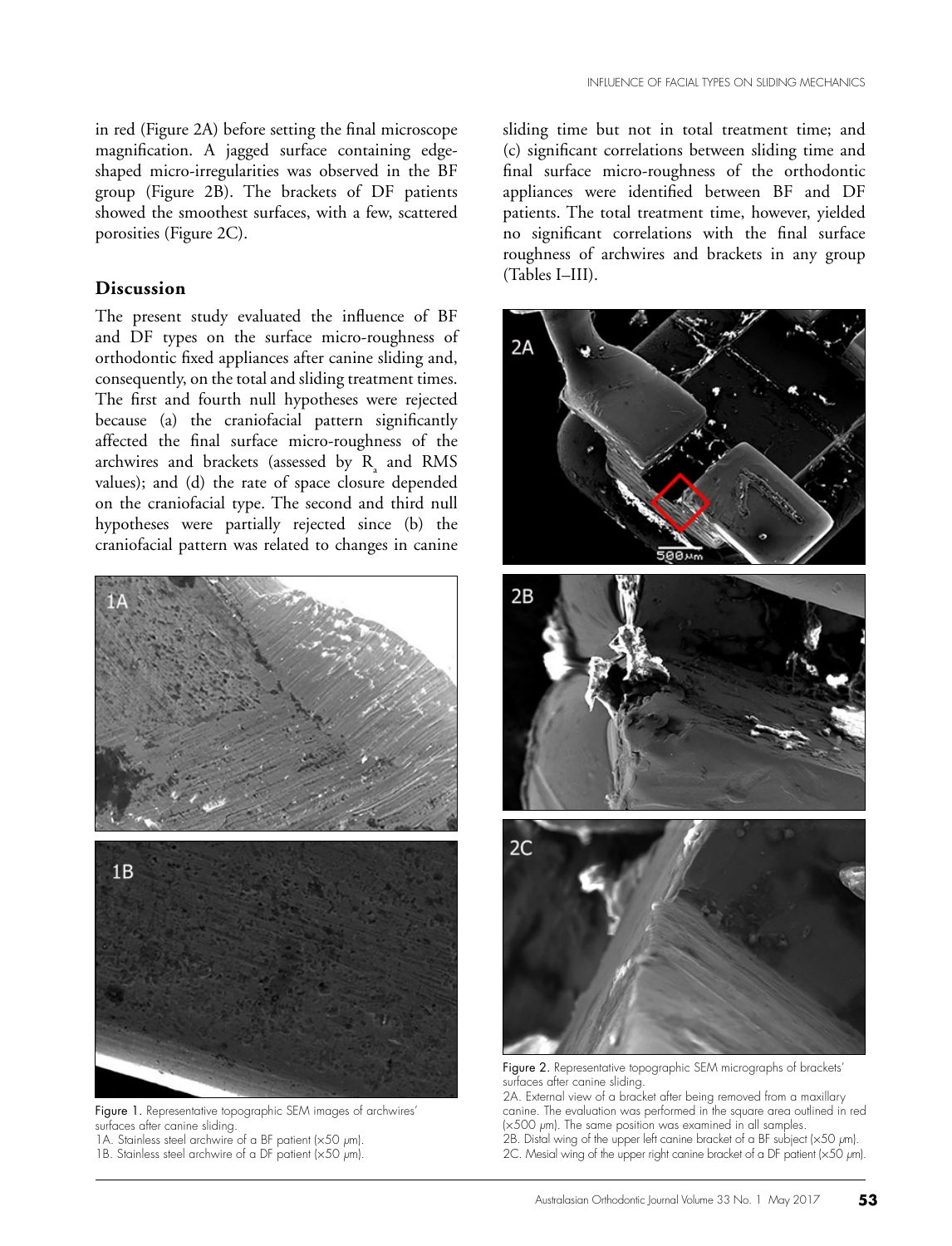$R_a$ , which is the most frequently used parameter for machined materials,<sup>18</sup> measures the average of the peaks and valleys from the arithmetic mean elevation of the surface. RMS roughness is the square root of the sum of the squares of the individual heights and depths from the mean line. These parameters are primarily concerned with the relative departure of the contour in the vertical direction and do not provide information regarding the slopes, sizes and shapes of the asperities or the frequency and regularity of their occurrence. Nevertheless,  $R_{a}$  and RMS are recommended for classifying surfaces of the same type that are produced by an identical manufacturing method.19 Because the present investigation analysed the surface micro-roughness of archwires and brackets, such measures were the most meaningful. After canine sliding, BF patients recorded significantly higher  $R$ and RMS values than DF subjects in both types of orthodontic fixed appliances (Table II). These significant results may be related to the different facial muscular patterns and therefore varying masticatory forces, which could affect the occlusal forces delivered onto the surfaces of archwires and brackets.<sup>20,21</sup> Such premature degradation of the opposite sliding surfaces may enhance the frictional forces contributing to the notching and binding effects identified in those subjects with more powerful musculature.<sup>22,23</sup>

In the current investigation, both confocal laser microscopy and SEM analyses were performed. SEM is the most utilised and recommended method for studying morphological changes at the archwire-bracket interface.7,24-26 The representative SEM observations (despite being only a qualitative assessment with intrinsic limitations), pointed to a possible correlation between roughness pattern and craniofacial type in line with the objective results obtained by confocal analysis (Table III; Figures 1 and 2). After sliding mechanics, the archwires and brackets in DF patients showed slightly scratched but flat surfaces, containing slot-like micropores and microgrooves (Figures 1B and 2C), while BF patients registered the roughest surfaces in both types of appliances (Figures 1A and 2B).

In contrast, SK and SS are dimensionless statistical height descriptors frequently used to help with characterising the surfaces, and yielded no significant differences after canine sliding (Table II). However, the brackets from BF patients tended to reach higher SK values (also showing more peaks on their surfaces).

Contrary results were obtained following archwire examination, which warrant further investigation. Moreover, the brackets of both groups exhibited comparably negative SS values, suggesting the presence of numerous valleys, pits, and/or holes. The positive values recorded for the archwires (mainly in DF subjects, with even higher values) indicate a generally smooth surface with occasional but relatively large 'hills'18,19 (Table II; Figures 1 and 2).

Given that greater surface damage is likely over time,<sup>11</sup> the duration of space closure over a fixed distance was measured in the current study. The lack of standardisation of the distances would confound the results, since the time of frictional contact could affect the level of roughness.<sup>22,23</sup>

Significant correlations were identified between the time taken to move the canines and the final  $R_1$ values of the archwires and brackets. The retraction of the canines was significantly faster in the DF group (Table I). This may have been mediated by muscle and chewing forces. However, the difference did not translate into shorter total treatment times (Tables I and III). This may also relate to additional time requirements for DF patients to complete other tasks, such as vertical control<sup>27</sup> or finishing and detailing. Nevertheless, the overall rates of tooth movement in the current experiment were lower than those stated in the literature.<sup>28,29</sup> Further research is necessary to determine whether NiTi springs, among other methods, are faster than the current power chain for supplying sliding mechanics.<sup>28-30</sup>

Apart from the power estimation calculated from the data obtained in the pilot study, the limited sample size is partly justified by the inclusion of two different groups with acceptably homogeneous characteristics related to type measurements, and also in gender and age distribution. Another limitation was the inclusion of only BF and DF subjects for comparing opposite facial types. The inclusion of a control sample of mesofacial patients would have allowed a comparison of the present results with those of ideal subjects with well-balanced cranio-facial features.<sup>13-16,31</sup> As previously documented,<sup>32-35</sup> ethnic background, gender, and age may affect the strength of the masticatory muscles and the forces exerted by the archwires, which may in turn influence the surface micro-roughness after orthodontic movement. With few exceptions, males and/or young people have been identified as having superior muscle power to females and/or the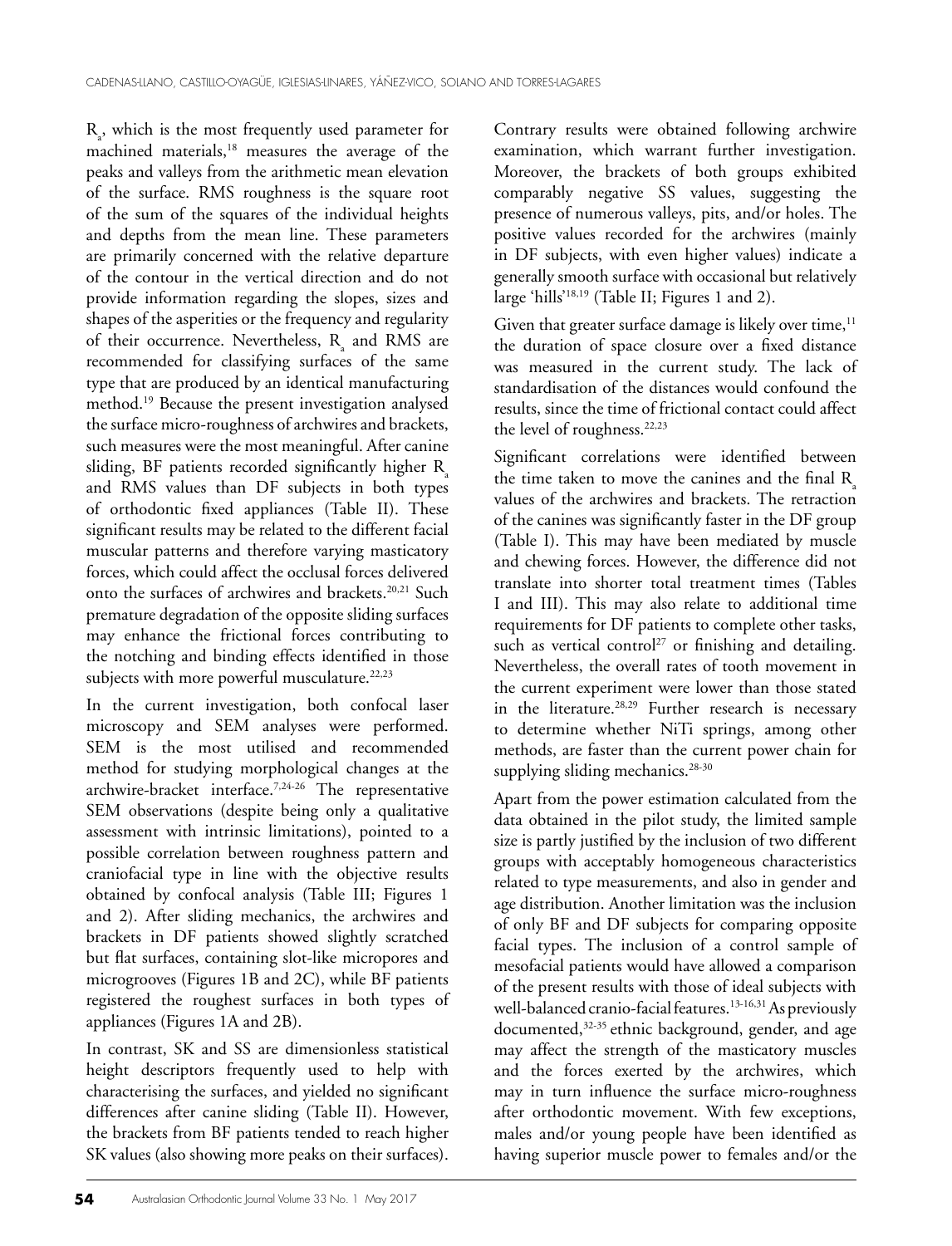elderly.33-35 Hence, in addition to the balanced gender and age distribution, it would have been valuable to enrol patients from other ethnicities to allow an extrapolation of the results. Although the present research was limited to Caucasians in an attempt to achieve a homogeneous sample (since the facial types were classified according to the standardised Caucasian norms),<sup>15</sup> future studies should be extended to broader settings. Finally, further confounding limitations may relate to possible operator variations while debonding the brackets and removing the appliances (regardless of using a cautious protocol to avoid damage or contact with the area of evaluation), the precision and resolution of the laser microscopy, the subjective nature of the SEM interpretations, and other occasional human errors in controlling the distance of space closure to be the same in all patients.

It is concluded that the craniofacial type (excluding the mesofacial, which was not the focus of the investigation) appears to relate to the surface microroughness of orthodontic fixed appliances as measured by the  $R_{\text{a}}$  and RMS parameters after canine movement, and can also affect sliding time and the rate of space closure. BF patients registered higher friction values between the orthodontic appliance components and therefore required greater sliding time, identified by lower rates of tooth movement. However, the present study requires confirmation by larger samples with different clinical and socio-demographic profiles.

#### **Acknowledgments**

We are grateful to all those patients who participated in this study and declare that no conflict of interest exists.

#### **Corresponding author**

Professor Raquel Castillo-Oyagüe Department of Buccofacial Prostheses Faculty of Dentistry Complutense University of Madrid (UCM) Pza. Ramón y Cajal, s/n, 28040 Madrid Spain Email: raquel.castillo@ucm.es

#### **References**

- 1. Ogata RH, Nanda RS, Duncanson MG Jr, Sinha PK, Currier GF. Frictional resistances in stainless steel bracket-wire combinations with effects of vertical deflections. Am J Orthod Dentofacial Orthop 1996;109:535-42.
- 2. Ren Y, Maltha JC, Kuijpers-Jagtman AM. Optimum force magnitude for orthodontic tooth movement: a systematic literature review. Angle Orthod 2003;73:86-92.
- 3. Drescher D, Bourauel C, Schumacher HA. Frictional forces between bracket and arch wire. Am J Orthod Dentofacial Orthop 1989;96:397-404.
- 4. Kusy RP, Whitley JQ. Influence of archwire and bracket dimensions on sliding mechanics: derivations and determinations of the critical contact angles for binding. Eur J Orthod 1999;21:199-208.
- 5. Kapila S, Angolkar PV, Duncanson MG Jr, Nanda RS. Evaluation of friction between edgewise stainless steel brackets and orthodontic wires of four alloys. Am J Orthod Dentofacial Orthop 1990;98:117- 26.
- 6. Bourauel C, Fries T, Drescher D, Plietsch R. Surface roughness of orthodontic wires via atomic force microscopy, laser specular reflectance, and profilometry. Eur J Orthod 1998;20:79-92.
- 7. Lee GJ, Park KH, Park YG, Park HK. A quantitative AFM analysis of nano-scale surface roughness in various orthodontic brackets. Micron 2010;41:775-82.
- 8. Mendes K, Rossouw PE. Friction: validation of manufacturer's claim. Semin Orthod 2003;9:236-50.
- 9. Burstone CJ, Farzin-Nia F. Production of low-friction and colored TMA by ion implantation. J Clin Orthod 1995;29:453-61.
- 10. Lin MC, Lin SC, Lee TH, Huang HH. Surface analysis and corrosion resistance of different stainless steel orthodontic brackets in artificial saliva. Angle Orthod 2006;76:322-9.
- 11. Marques IS, Araújo AM, Gurgel JA, Normando D. Debris, roughness and friction of stainless steel archwires following clinical use. Angle Orthod 2010;80:521-7.
- 12. Doshi UH, Bhad-Patil WA. Static frictional force and surface roughness of various bracket and wire combinations. Am J Orthod Dentofacial Orthop 2011;139:74-9.
- 13. Regis S Jr, Soares P, Camargo ES, Guariza Filho O, Tanaka O, Maruo H. Biodegradation of orthodontic metallic brackets and associated implications for friction. Am J Orthod Dentofacial Orthop 2011;140:501-9.
- 14. Gomes SG, Custodio W, Faot F, Del Bel Cury AA, Garcia RC. Masticatory features, EMG activity and muscle effort of subjects with different facial patterns. J Oral Rehabil 2010;37:813-9.
- 15. Charalampidou M, Kjellberg H, Georgiakaki I, Kiliaridis S. Masseter muscle thickness and mechanical advantage in relation to vertical craniofacial morphology in children. Acta Odontol Scand 2008;66:23-30.
- 16. Raadsheer MC, van Eijden TM, van Ginkel FC, Prahl-Andersen B. Contribution of jaw muscle size and craniofacial morphology to human bite force magnitude. J Dent Res 1999;78:31-42.
- 17. Preciado A, Del Río J, Suárez-García MJ, Montero J, Lynch CD, Castillo-Oyagüe R. Differences in impact of patient and prosthetic characteristics on oral health-related quality of life among implantretained overdenture wearers. J Dent 2012;40:857-65.
- 18. Sirohi RS. Speckle Metrology. New York: Marcel Decker, 1993;378- 87.
- 19. Bhushan B. Introduction to Tribology. New York: John Wiley & Sons, 2013;232-45.
- 20. Bonakdarchian M, Askari N, Askari M. Effect of face form on maximal molar bite force with natural dentition. Arch Oral Biol 2009;54:201-4.
- 21. Karakis D, Dogan A. The craniofacial morphology and maximum bite force in sleep bruxism patients with signs and symptoms of